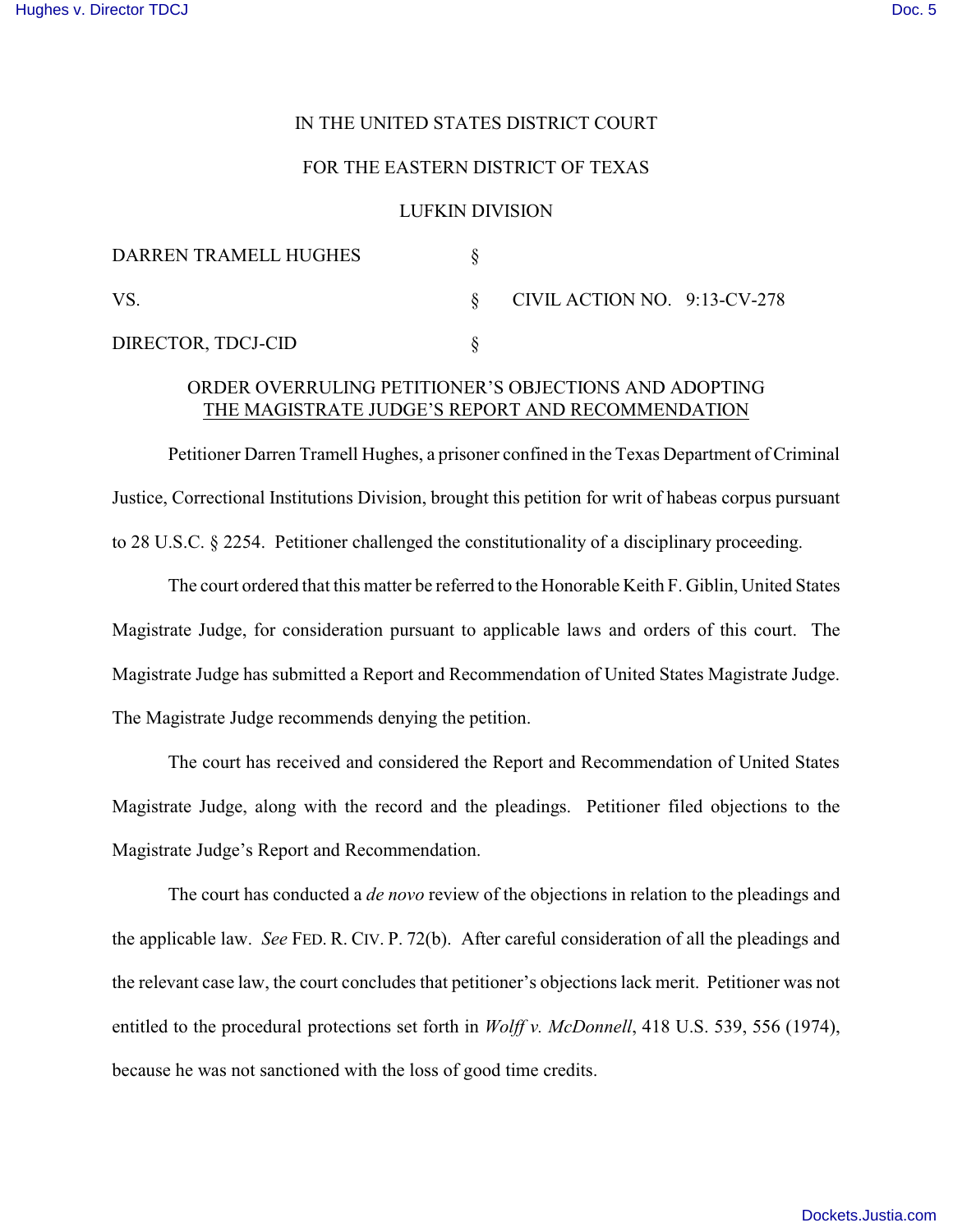In this case, the petitioner is not entitled to the issuance of a certificate of appealability. An appeal from a judgment denying federal habeas corpus relief may not proceed unless a judge issues a certificate of appealability. *See* 28 U.S.C. § 2253; FED.R.APP.P. 22(b). The standard for granting a certificate of appealability, like that for granting a certificate of probable cause to appeal under prior law, requires the petitioner to make a substantial showing of the denial of a federal constitutional right. *See Slack v. McDaniel*, 529 U.S. 473, 483-84 (2000); *Elizalde v. Dretke*, 362 F.3d 323, 328 (5th Cir. 2004); *see also Barefoot v. Estelle*, 463 U.S. 880, 893 (1982). In making that substantial showing, the petitioner need not establish that he should prevail on the merits. Rather, he must demonstrate that the issues are subject to debate among jurists of reason, that a court could resolve the issues in a different manner, or that the questions presented are worthy of encouragement to proceed further. *See Slack*, 529 U.S. at 483-84; *Avila v. Quarterman*, 560 F.3d 299, 304 (5th Cir. 2009). If the petition was denied on procedural grounds, the petitioner must show that jurists of reason would find it debatable: (1) whether the petition raises a valid claim of the denial of a constitutional right, and (2) whether the district court was correct in its procedural ruling. *Slack*, 529 U.S. at 484; *Elizalde*, 362 F.3d at 328. Any doubt regarding whether to grant a certificate of appealability is resolved in favor of the petitioner, and the severity of the penalty may be considered in making this determination. *See Miller v. Johnson*, 200 F.3d 274, 280-81 (5th Cir. 2000).

Here, the petitioner has not shown that any of the issues raised by his claims are subject to debate among jurists of reason, or that a procedural ruling was incorrect. In addition, the questions presented are not worthy of encouragement to proceed further. Therefore, the petitioner has failed to make a sufficient showing to merit the issuance of a certificate of appealability.